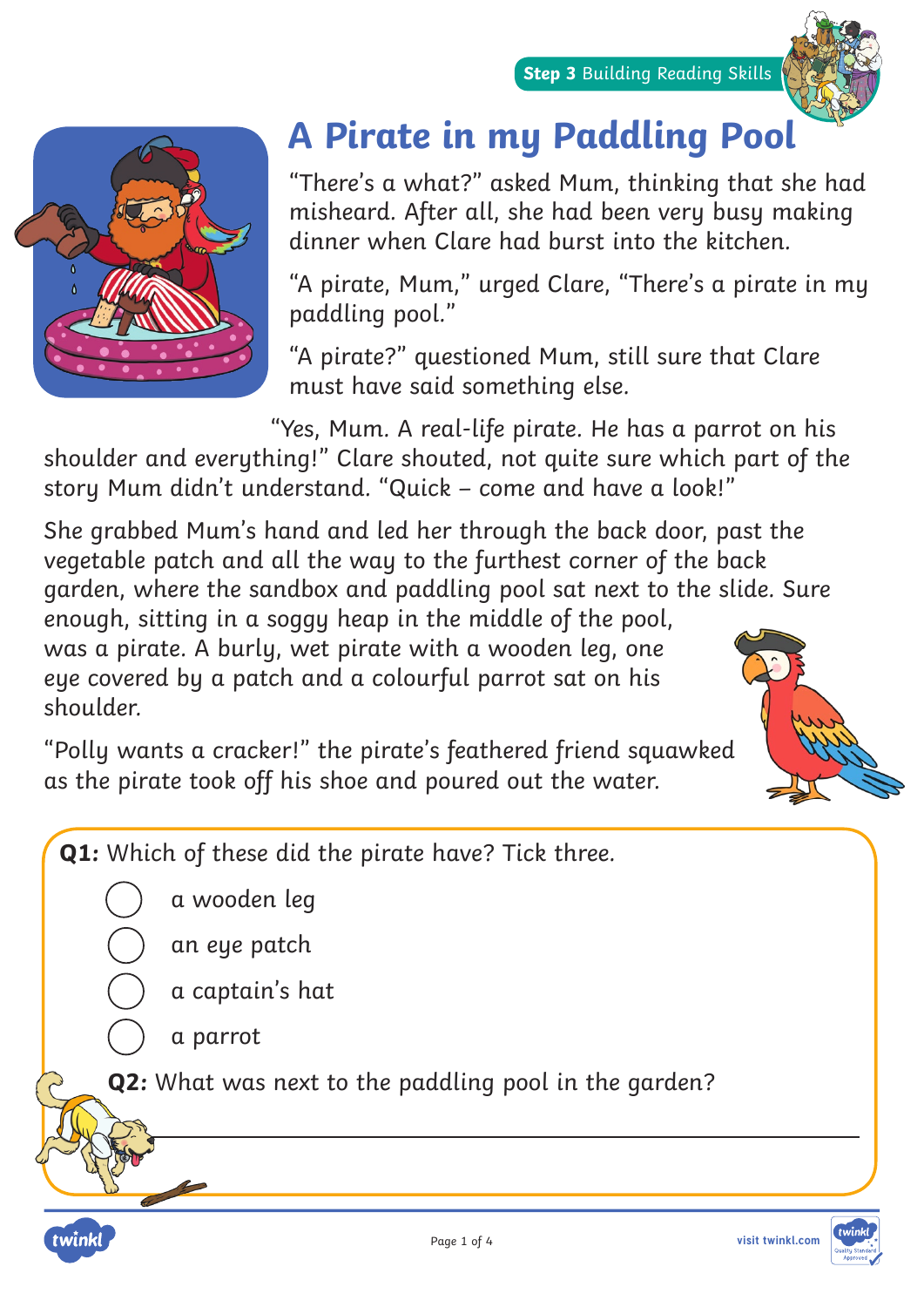**Q3:** Why did Mum think that she must have misheard what Clare had said?

"Erm... hello there, sir... are you okay? How may we help you?" said Mum nervously.

"Aye, aye, me hearty! I'm as splendid as a cod in the morning!" the pirate replied, grinning to reveal a mouth full of missing teeth.

"It's just... I'm not quite sure why there is a pirate sitting in my daughter's paddling pool, that's all," replied Mum. She was trying to be polite but she was starting to wonder if this was actually a dream.

The pirate tilted his head and a look of confusion spread across his face.

"I don't think he understands you, Mum," said Clare. "Let me try." She stepped towards the paddling pool and bent down, as if talking to a child.

"Ahoy, me hearty!" bellowed Clare, in her very best pirate voice. She had seen it done in films. "What's a salty seadog like ye doin' in our 'ere paddlin' pool?" she asked.

"Ahhhh, me land lubber!" the pirate replied. "I have me self a map. It leads to the finest treasure this land 'as ever seen... only, I seem to 'ave gotten meself a bit... lost."



**Q4:** Which of these statements are true? Tick **two**.

Clare tried to use a pirate voice.

Mum told the pirate to leave.

Clare gave the pirate a map.

There was a dog in the paddling pool.

The pirate did not understand Mum.



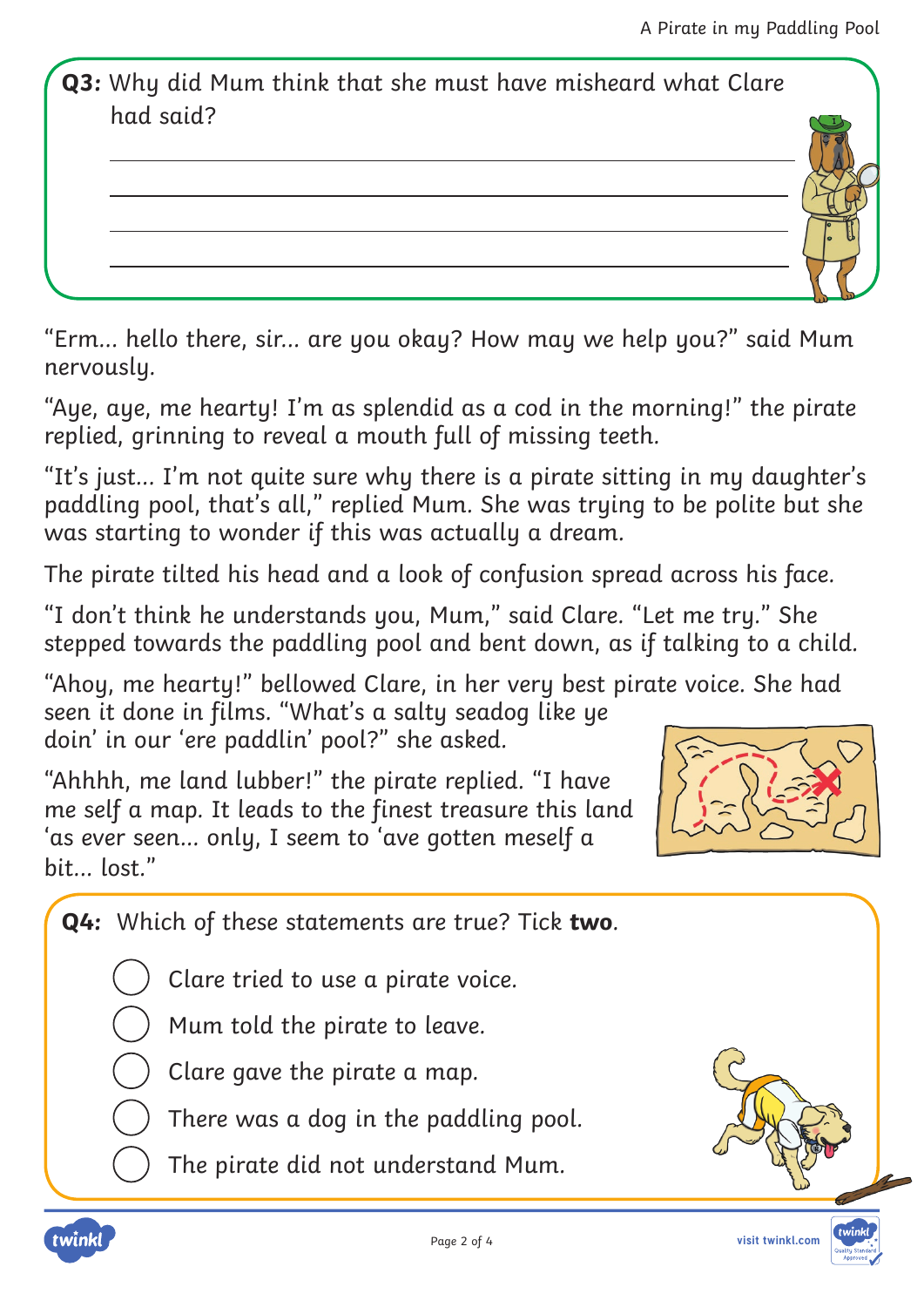**Q5:** 'The pirate tilted his head and a look of confusion spread across his face.'



Why do you think that the pirate was confused?

**Q6:** "Erm... hello there, sir... are you okay? How may we help you?" said Mum nervously.

Why did the author say that Mum spoke 'nervously'?





"Aye, me bonny lassie, treasure. It says 'ere that X marks the spot and somewhere around 'ere, in this 'ere garden, lies the treasure of Davy Jones," said the pirate.

"Who's Davy Jones?" asked Clare. The pirate's face dropped.

"Why, you're dafter than a sponge," uttered the pirate. "Davy Jones is only the most famous pirate that's ever sailed the Seven Seas," he explained, standing up in the paddling pool and swinging his sword left and right. Mum pulled Clare backwards, out of the way.

"I say, I say," the pirate continued. 'There'll be some golden coins in it for you land lubbers if you help me to find my bounty," he said.

Clare looked at Mum. She didn't need to say anything – her face said it all. She smiled at Mum sweetly with a twinkle in her eye.

"Okay, okay, but we've only got fifteen minutes," agreed Mum. "Dinner will get cold."



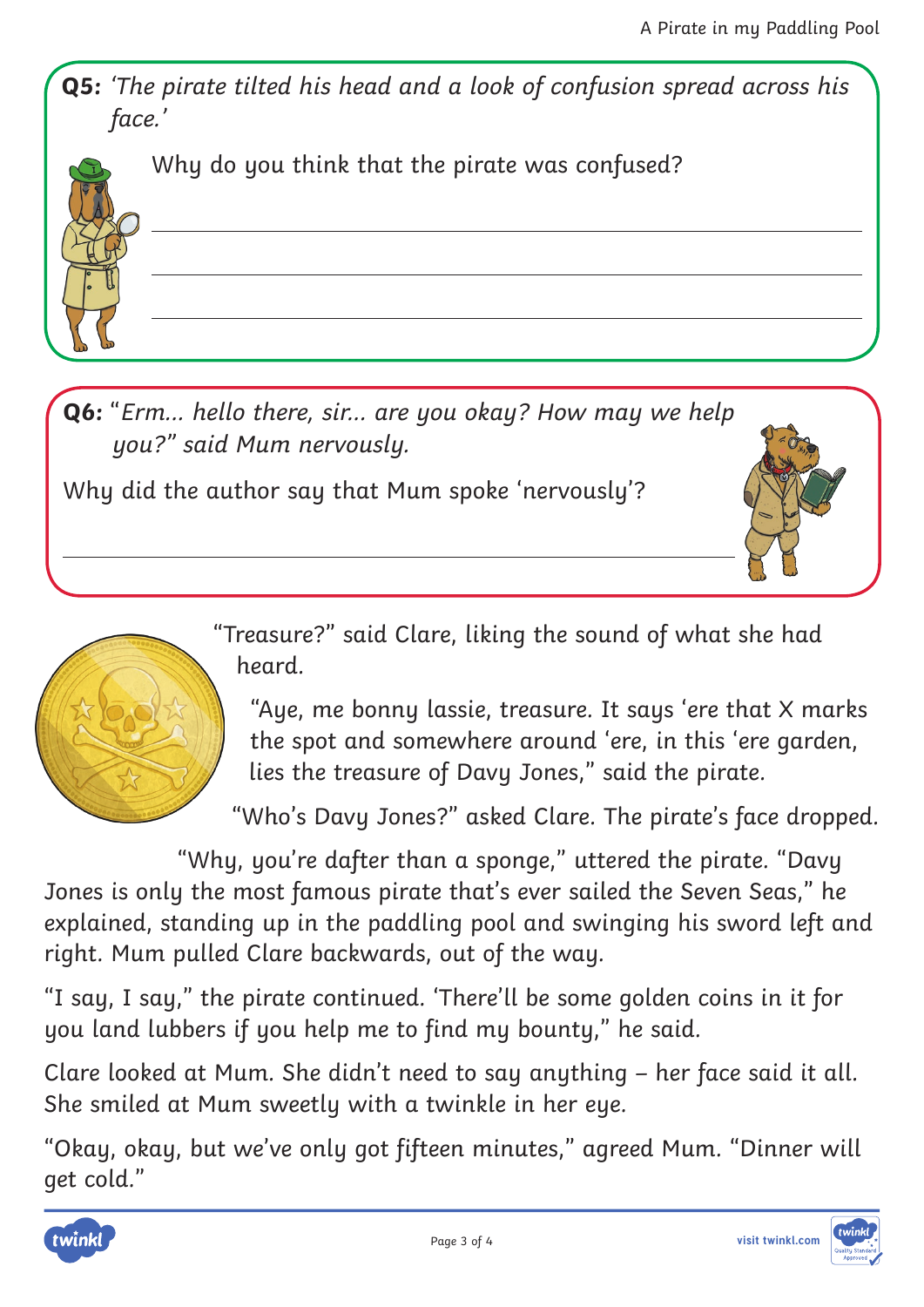



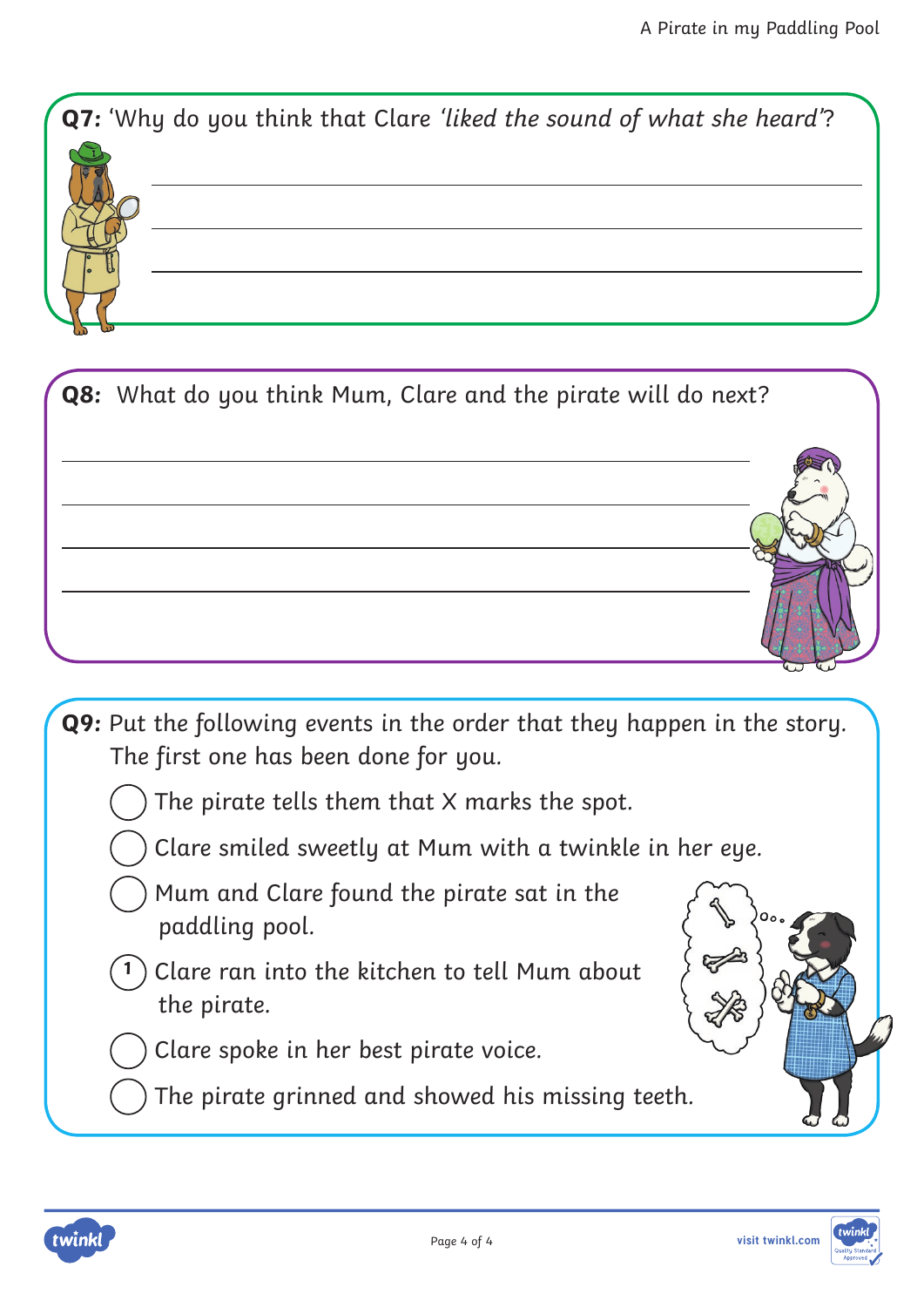

## A Pirate in my Paddling Pool **Answers**

**Q1:** Which of these did the pirate have? Tick **three**.



**Q2:** What was next to the paddling pool in the garden?

## **Accept the answers 'sandbox' and 'slide' only.**

**Q3:** Why did Mum think that she must have misheard what Clare had said?

**Accept answers which discuss that Mum thought that she must have misheard because it was such an unusual thing to say that she was not expecting Clare to have said it, e.g.**

- **Mum thought she must have misheard because she was not expecting to hear those words from Clare.**
- **It is not a normal or common thing to happen so Mum did not expect to hear it.**
- **Q4:** Which of these statements are true? Tick two.
	- **Clare tried to use a pirate voice.**
	- Mum told the pirate to leave.
	- Clare gave the pirate a map.
	- There was a dog in the paddling pool.
	- **The pirate did not understand Mum.**



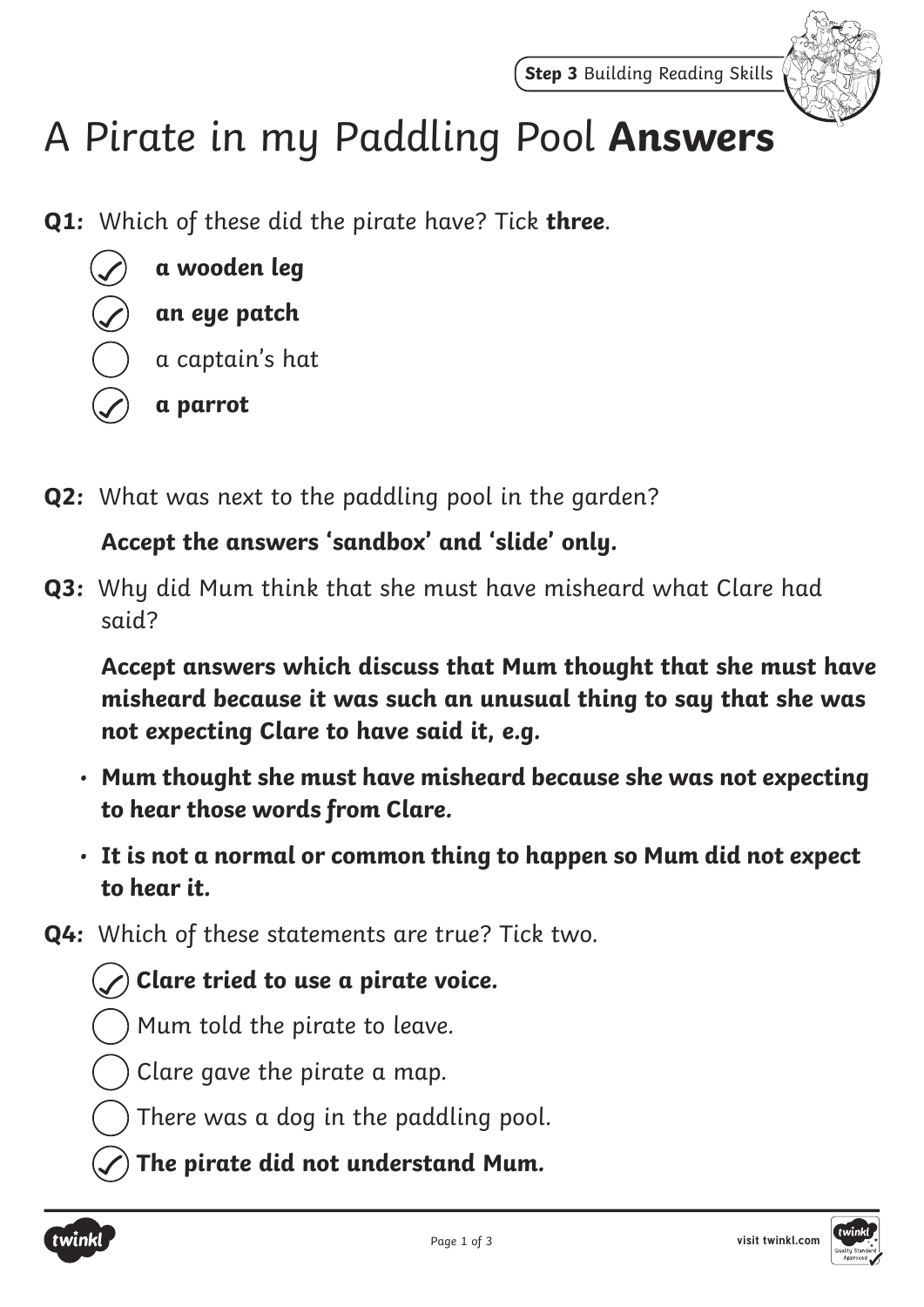**Q5:** 'The pirate tilted his head and a look of confusion spread across his face.' Why do you think that the pirate was confused?

**Accept answers which discuss that the pirate was not used to hearing people speak normally, rather than in a pirate dialect, and so he did not understand what they were saying, e.g.**

• **The pirate was confused because Mum was speaking normally and he didn't understand what she was saying.**

**Q6:** "Erm... hello there, sir... are you okay? How may we help you?" said Mum nervously.

Why did the author say that Mum spoke 'nervously'?

**Accept answers that discuss that the author wanted to show that mum was worried about speaking to the unusual man, e.g. The author used the word 'nervously' to show that mum was worried.** 

**Q7:** Why do you think that Clare 'liked the sound of what she heard'?

**Accept answers which infer that Clare wanted some of the treasure, such as:**

- **Clare liked the sound of it because she wanted some of the pirate's treasure.**
- **She knew there was treasure nearby and she wanted to find it.**

**Q8:** What do you think Mum, Clare and the pirate will do next?

**Accept any viable and reasonable prediction based on the story given, particularly pertaining to working together to find the treasure, e.g. Mum, Clare and the pirate all go treasure hunting together and share the gold.**